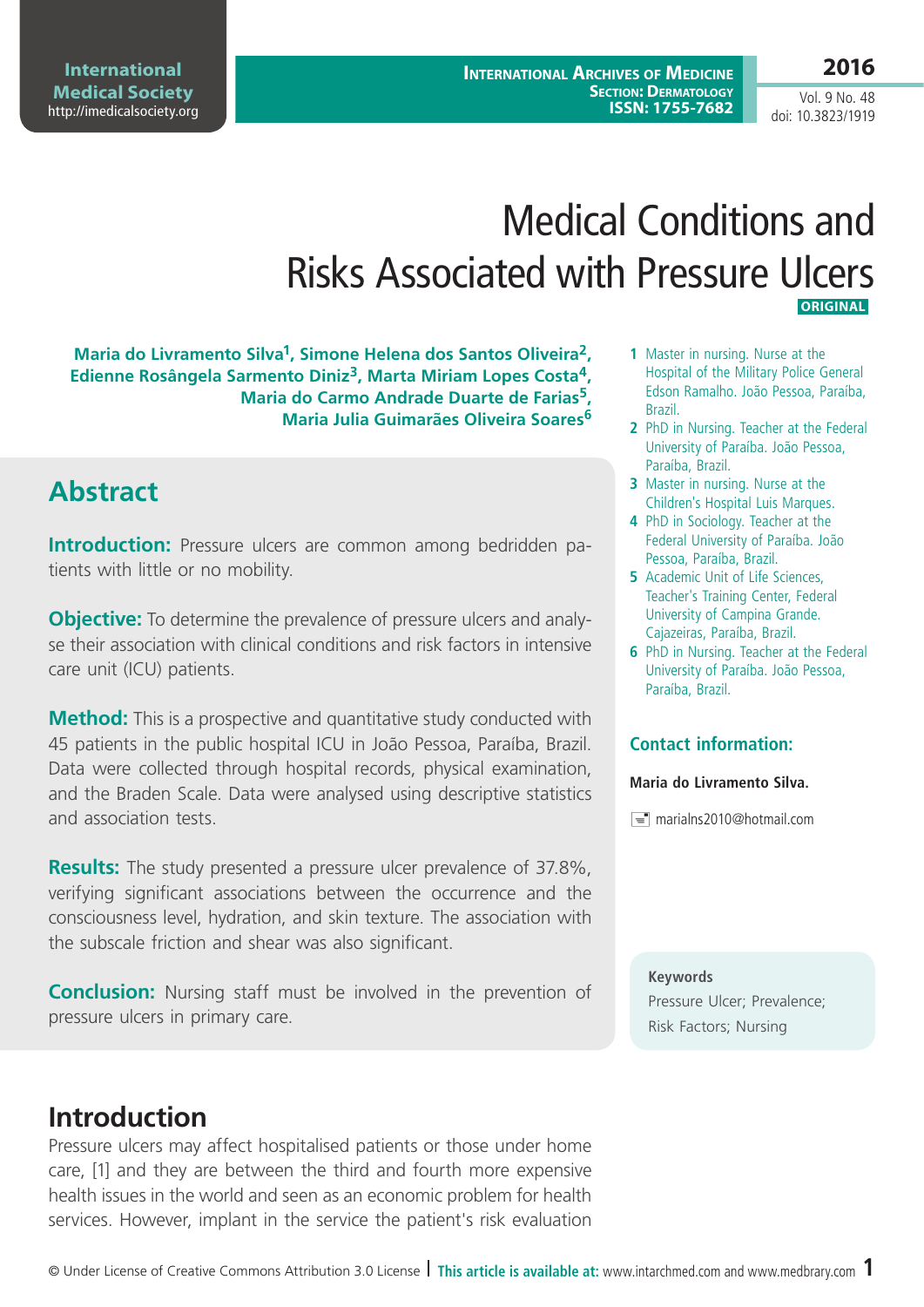**2016** Vol. 9 No. 48

doi: 10.3823/1919

for developing pressure ulcers, to implement a preventive plan according to the posed risk and carry out actions related to the educational aspects of the health team, client, and family, are strategies that can significantly reduce this problem. [2]

Most pressure ulcers are preventable, and surveys in many countries show that prevention costs are much lower than treatment costs. [3] However, this is a challenge, because in practice there are barriers to solving this problem, such as the lack of a common language among professionals, the lack of material resources to improve preventive practices, and the work overload that healthcare professionals are subjected to, especially nursing staff, making it difficult to perform simple and economic measures, such as repositioning the patient in bed at scheduled times. [4]

Due to their care aspects and complexity, pressure ulcers require multidisciplinary involvement, because their prevention requires specific treatment. However, nursing staff must take more action to address this problem, justified by the own knowledge object and profession work, which is configured to provide continuous care to the patient.

Thus, recognising the impact of pressure ulcers on the patient, the patient's family, professionals, and institutions, this research aimed to determine the prevalence of pressure ulcers and to analyse their association with clinical conditions and the risk factors identified in hospitalised patients in an intensive care unit (ICU).

# **Method**

This is a prospective and explorative study with a quantitative approach that was conducted in a public hospital ICU in João Pessoa/PB, which has seven beds and receives medical and surgical patients from the hospital or the regulatory system. The studied population consisted of all patients admitted to the ICU from July to October 2012. Forty-five individuals were included in the sample.

Inclusion criteria were as follows: patients aged 18 years or older who stayed in the unit for at least 24 hours, and were subjected to at least two evaluations.

For data collection, we used a form to record the socio-demographic data, the physical examination, and the patient's clinical condition, which were obtained from medical records and through the patient and/or patient's family. We also used the Braden Scale [5, 6] to measure the risk of pressure ulcers. Data were analysed using the PASW Statistic Software, version 18. Results were obtained from a descriptive analysis as well as from chi-square association and Fisher's exact tests in their simple and widespread versions.

This research project followed all of the guidelines contained in Resolution nº 466/2012 of the National Health Council [7] and was approved by the Research Ethics Committee of the Health Sciences Centre of the Federal University of Paraíba in Protocol 023/12.

### **Results**

Regarding the participants' socio-demographic data, the highest occurrences of pressure ulcers were identified in males (11, 24.4%), Caucasians (9, 20.0%), and patients over 60 years of age (11, 64.7%). According to the analysed demographic variables, there was no significant association between patients who developed pressure ulcers and those who did not (Data not presented in table).

**Table 1** shows that individuals with pressure ulcers were sedated (20%), had a satisfactory temperature and peripheral perfusion (33.3% and 31.1%, respectively), and were under mechanical ventilation (26.7%).

**Table 2** shows that skin conditions relevant to pressure ulcer development were normal hydration (28.9%), thin/fine texture (30%), turgor and decreased elasticity (20%), and the absence of oedema (24.4%).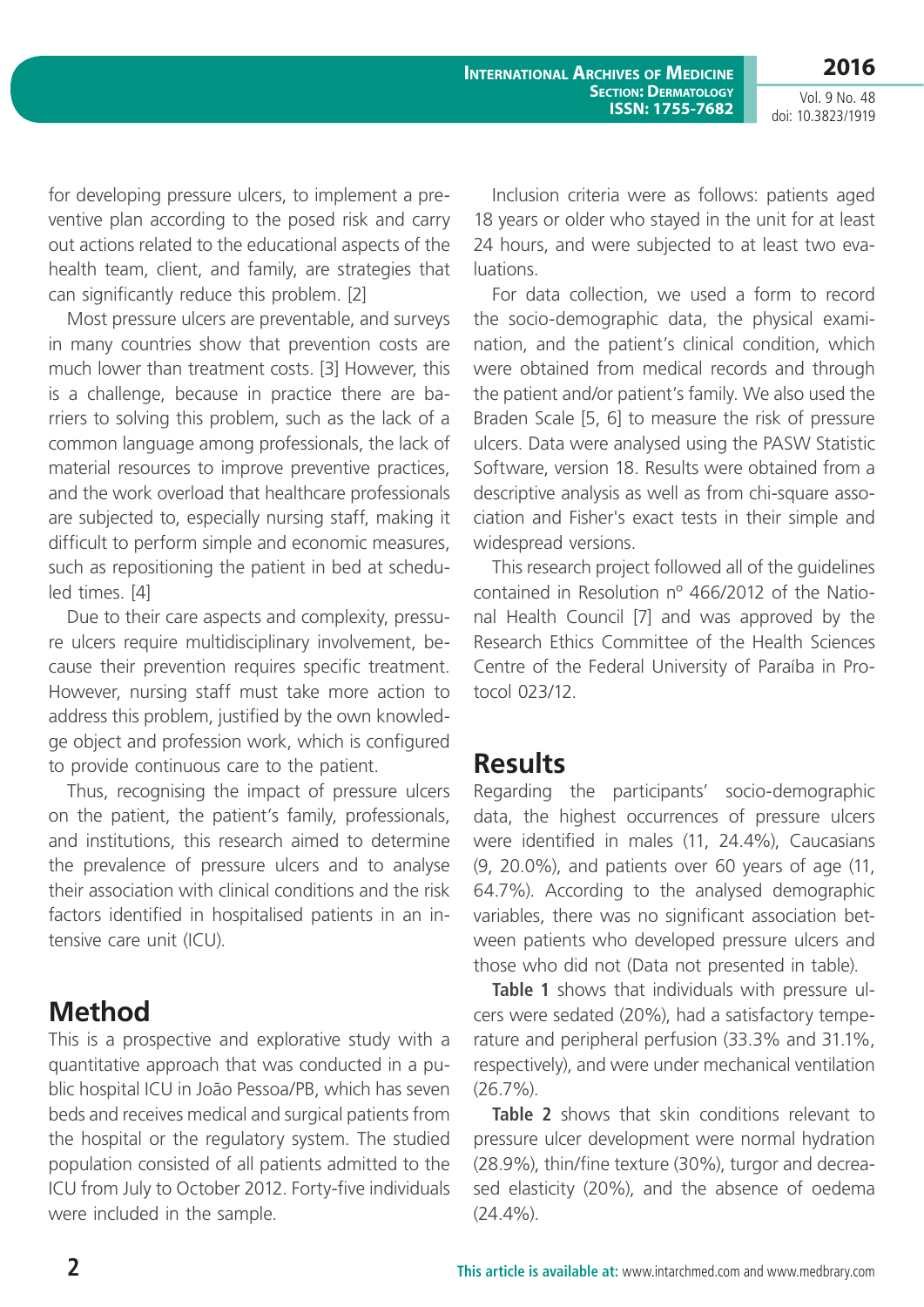Vol. 9 No. 48 doi: 10.3823/1919

**Table 1.** Physical exam findings according to pressure ulcer occurrence. João Pessoa – PB, 2013. (n=45).

| <b>Physical</b><br>exam                                                                                                                        | Yes $(n=17)$   |               |                | No (n=28)     | Total                 |      | $\overline{P}$                |  |  |
|------------------------------------------------------------------------------------------------------------------------------------------------|----------------|---------------|----------------|---------------|-----------------------|------|-------------------------------|--|--|
|                                                                                                                                                | n              | $\frac{0}{0}$ | n              | $\frac{0}{0}$ | n                     | $\%$ |                               |  |  |
| Consciousness level                                                                                                                            |                |               |                |               |                       |      |                               |  |  |
| Lucid                                                                                                                                          | 1              | 2.2           | 18             | 40            | 19                    | 42.2 |                               |  |  |
| Sedated*                                                                                                                                       | 9              | 20            | 7              | 15.6          | 16                    | 35.6 | $p^{(1)}$<br>< 0.001          |  |  |
| Torpor/coma                                                                                                                                    | 7              | 15.6          | 3              | 6.7           | 10                    | 22.2 |                               |  |  |
| Body temperature                                                                                                                               |                |               |                |               |                       |      |                               |  |  |
| Normothermia                                                                                                                                   | 15             | 33.3          | 28             | 62.2          | 43                    | 95.5 | p <sup>(2)</sup><br>$= 0.137$ |  |  |
| Hyperthermia                                                                                                                                   | $\overline{2}$ | 4.5           | $\overline{a}$ |               | $\overline{2}$        | 4.5  |                               |  |  |
| Peripheral perfusion                                                                                                                           |                |               |                |               |                       |      |                               |  |  |
| Normal                                                                                                                                         | 14             | 31.1          | 27             | 60            | 41                    | 91.1 | $p^{(2)}$                     |  |  |
| Reduced                                                                                                                                        | 3              | 6.7           | $\mathbf{1}$   | 2.2           | 8.9<br>$\overline{4}$ |      | $= 0.144$                     |  |  |
| Ventilation type                                                                                                                               |                |               |                |               |                       |      |                               |  |  |
| Spontaneous                                                                                                                                    | 5              | 11.1          | 15             | 33.3          | 20                    | 44.4 | $p^{(2)}$                     |  |  |
| Mechanical                                                                                                                                     | 12             | 26.7          | 13             | 28.9          | 25                    | 55.6 | $= 0.135$                     |  |  |
| Source: Direct research. João Pessoa - PB, 2013.<br>*Sedated: using sedative medications, such as midazolan and<br>dexmedetomidina (precedex). |                |               |                |               |                       |      |                               |  |  |
| p <sup>(1)</sup> : Widespread Fisher's exact test.<br>p <sup>(2)</sup> : Simple Fisher's exact test.                                           |                |               |                |               |                       |      |                               |  |  |

| <b>Physical</b><br>exam                                                                              | Yes $(n=17)$             |               |                          | No (n=28)     | Total          |               | $\overline{P}$                |  |  |  |
|------------------------------------------------------------------------------------------------------|--------------------------|---------------|--------------------------|---------------|----------------|---------------|-------------------------------|--|--|--|
|                                                                                                      | n                        | $\frac{1}{2}$ | n                        | $\frac{0}{0}$ | n              | $\frac{1}{2}$ |                               |  |  |  |
| Hydration                                                                                            |                          |               |                          |               |                |               |                               |  |  |  |
| Normal                                                                                               | 13                       | 28.9          | 28                       | 62.2          | 41             | 91.1          | p <sup>(2)</sup><br>$= 0.016$ |  |  |  |
| Dry                                                                                                  | $\overline{2}$           | 4.4           | $\overline{\phantom{0}}$ |               | $\overline{2}$ | 4.4           |                               |  |  |  |
| Peeling                                                                                              | $\overline{2}$           | 4.4           |                          |               | $\overline{2}$ | 4.4           |                               |  |  |  |
| Texture                                                                                              |                          |               |                          |               |                |               |                               |  |  |  |
| Thin/fine                                                                                            | 9                        | 30            | 7                        | 15.6          | 16             | 35.6          | $p^{(2)}$<br>$=0.025$         |  |  |  |
| Thick                                                                                                | 3                        | 6.7           | $\overline{2}$           | 4.4           | 5              | 11.1          |                               |  |  |  |
| Smooth                                                                                               | 5                        | 11.1          | 19                       | 42.2          | 24             | 53.3          |                               |  |  |  |
| Turgor and elasticity                                                                                |                          |               |                          |               |                |               |                               |  |  |  |
| Normal                                                                                               | 8                        | 17.8          | 21                       | 46.7          | 29             | 64.4          | $p^{(1)}$                     |  |  |  |
| Decreasing                                                                                           | 20<br>9                  |               | 7                        | 15.5          |                | 35.6          | $= 0.107$                     |  |  |  |
| Oedema                                                                                               |                          |               |                          |               |                |               |                               |  |  |  |
| Yes                                                                                                  | $\overline{4}$           | 8.9           | $\overline{7}$           | 15.5          | 11             | 24.4          |                               |  |  |  |
| Anasarca                                                                                             | $\overline{\phantom{a}}$ | 4.4           | $\mathcal{P}$            | 4.4           | $\overline{4}$ | 8.9           | $p^{(2)}$<br>$=0.896$         |  |  |  |
| <b>No</b>                                                                                            | 11                       | 24.4          | 19                       | 42.2          | 30             | 66.7          |                               |  |  |  |
| Source: Direct research. João Pessoa - PB, 2013                                                      |                          |               |                          |               |                |               |                               |  |  |  |
| p <sup>(2)</sup> : Simple Fisher's exact test.<br>p <sup>(1)</sup> : Widespread Fisher's exact test. |                          |               |                          |               |                |               |                               |  |  |  |

|  |  |  | Table 2. Skin conditions according to pressure ulcer |  |
|--|--|--|------------------------------------------------------|--|
|  |  |  | occurrence. Joao Pessoa - PB, 2013. ( $n = 45$ ).    |  |

Table 3. Braden Scale scores in patients with and without pressure ulcers. Joao Pessoa - PB, 2013. (n = 45).

| <b>Domains</b>                                                    | <b>Score</b>                                                                                           | Yes $(n=17)$             |               | $No(n=28)$     |                    | Total          |               | $\boldsymbol{P}$              |  |
|-------------------------------------------------------------------|--------------------------------------------------------------------------------------------------------|--------------------------|---------------|----------------|--------------------|----------------|---------------|-------------------------------|--|
|                                                                   |                                                                                                        | n.                       | $\frac{1}{2}$ | n              | $\frac{0}{0}$      | n              | $\frac{0}{0}$ |                               |  |
| Sensory perception*                                               | 1 (completely limited)                                                                                 | 11                       | 24.4          | 11             | 24.4               | 22             | 48.8          | $p^{(1)}$                     |  |
|                                                                   | 3 (slightly limited)                                                                                   |                          |               | 11             | 11<br>24.4<br>24.4 |                | $= 0.114$     |                               |  |
| Humidity*                                                         | 3 (occasionally wet)                                                                                   | 16                       | 35.6          | 28             | 62.2               | 44             | 97.7          | $p^{(1)}$<br>$= 0.781$        |  |
|                                                                   | 4 (rarely wet)                                                                                         | $\overline{\phantom{a}}$ |               | $\overline{2}$ | 4.4                | $\overline{2}$ | 4.4           |                               |  |
| Activity*                                                         | 1 (bedridden)                                                                                          | 17                       | 37.8          | 28             | 62.2               | 45             | 100           | <b>NA</b>                     |  |
| Mobility*                                                         | 1 (completely still)                                                                                   | 13                       | 28.8          | 12             | 26.7               | 25             | 55.5          | p <sup>(1)</sup><br>$=0.097$  |  |
|                                                                   | 2 (very limited)                                                                                       | $\overline{4}$           | 8.8           | $\overline{9}$ | 20                 | 13             | 28.8          |                               |  |
| Nutrition*                                                        | 1 (completely still)                                                                                   | 13                       | 28.8          | 12             | 26.7               | 25             | 55.5          | p <sup>(1)</sup><br>$= 0.481$ |  |
|                                                                   | 2 (very limited)                                                                                       | $\overline{4}$           | 8.8           | $\overline{9}$ | 20                 | 13             | 28.8          |                               |  |
| Friction and shear**                                              | 1 (problem)                                                                                            | 17                       | 37.7          | 18             | 40                 | 37             | 82.2          | p <sup>(1)</sup>              |  |
|                                                                   | 2 (potential problem)                                                                                  |                          |               | 5              | 11.1               | 5              | 11.1          | $= 0.016$                     |  |
| *Score ranges from 1-4; **Score ranges from 1-3; NA: Not applied. | $p^{(1)}$ : Widespread Fisher's exact test.<br><b>Source:</b> Direct research. João Pessoa - PB, 2013. |                          |               |                |                    |                |               |                               |  |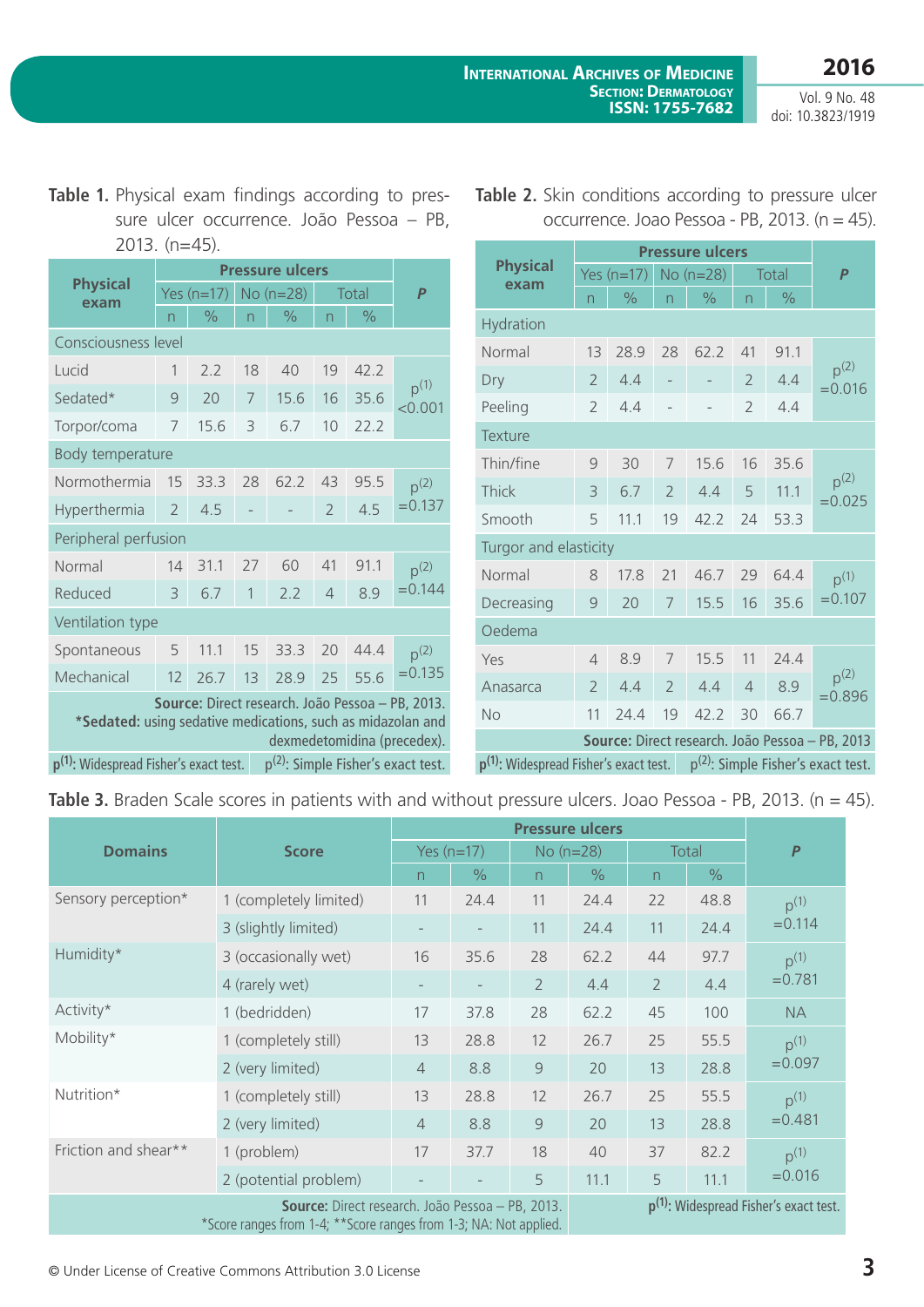**International Archives of Medicine Section: Dermatology ISSN: 1755-7682**

**2016** Vol. 9 No. 48

doi: 10.3823/1919

**Table 3** presents the data from the Braden Scale scores, [5, 6] in which pressure ulcer prevalence was observed in the sensory perception domains: completely limited (24.4%); humidity: occasionally wet (35.6%); activity: bedridden (37.8%); mobility: completely still (28.8%); nutrition: suitable (20%); and friction and shear: problem (37.7%).

By that scale d that most patients had scores worst condition scores, classified as high risk (30, 66.7%). It was observed that in the subscale friction and shear, from those that had been classified with problem in this item, 17 (37.7%) presented the lesion, what is the worst clinical status and thus, high risk for developing pressure ulcers, was also observed a significant association between this area and the lesion occurrence ( $p = 0.016$ ).

# **Discussion**

Pressure ulcers are the most frequent complications in the ICU as a result of invasive procedures and a greater need for handling. The patients in this unit are in serious condition, have associated morbidities, are bedridden, and have limited movement; therefore, they are more prone to forming lesions. [8, 9]

In this research, from the 45 patients in the sample, 9 were admitted with previous pressure ulcers, and 8 developed pressure ulcers after the hospitalisation, representing a prevalence of 37.8%. Similarly, a study conducted in an ICU [10] identified index at the same level. However, even higher rates were found for the same scenario, showing that the numbers can fluctuate depending on the researched institutional reality and the methodology used. [5, 11]

Thus, the findings confirm that pressure ulcers still have an impact on patient care in Brazilian ICUs, even with all the material resources available to prevent these lesions and updates available for professionals.

Regarding the socio-demographic data from pressure ulcer patients, deserve to be highlighted, also, the pilot prospective study results performed in a university hospital ICU in southern Brazil, in which was found a predominance of males and Caucasians in the group that developed pressure ulcers [12]; and a sectional survey that approached 22 ICUs in 15 public and private hospitals in Belo Horizonte/MG, in which was found 53% of males and 65% of Caucasians. However, there was no significant statistical difference between these variables. [10]

Regarding age, the highest occurrence of pressure ulcers was in seniors older than 60 years of age; this finding is similar to other studies, [5, 13] although a significant association has not been found in this variable. However, it is noteworthy that the risk of pressure ulcers increases in the elderly due to skin characteristics and subcutaneous tissue changes, a senescence result. [14, 15]

The evaluation of consciousness level showed that most patients with pressure ulcers were sedated or in a state of torpor/coma, showing an association between variables (p<0.001). This confirms the greater susceptibility to developing pressure ulcers in sedated patients, [14] because changes in consciousness are related to sensory perception, mobility, and activity, which, in an isolated or associated form, may initiate the formation of pressure ulcers. [6]

When a patient presents a change in sensory perception, there is a need for increased attention, given the patient's inability to express discomfort, which makes him or her more susceptible to forming a pressure ulcer. [16] Thus, the importance of gradually undoing the sedation and using all available resources to prevent these injuries is reinforced.

In relation to body temperature, peripheral perfusion, and ventilation type, although a significant association between these variables and pressure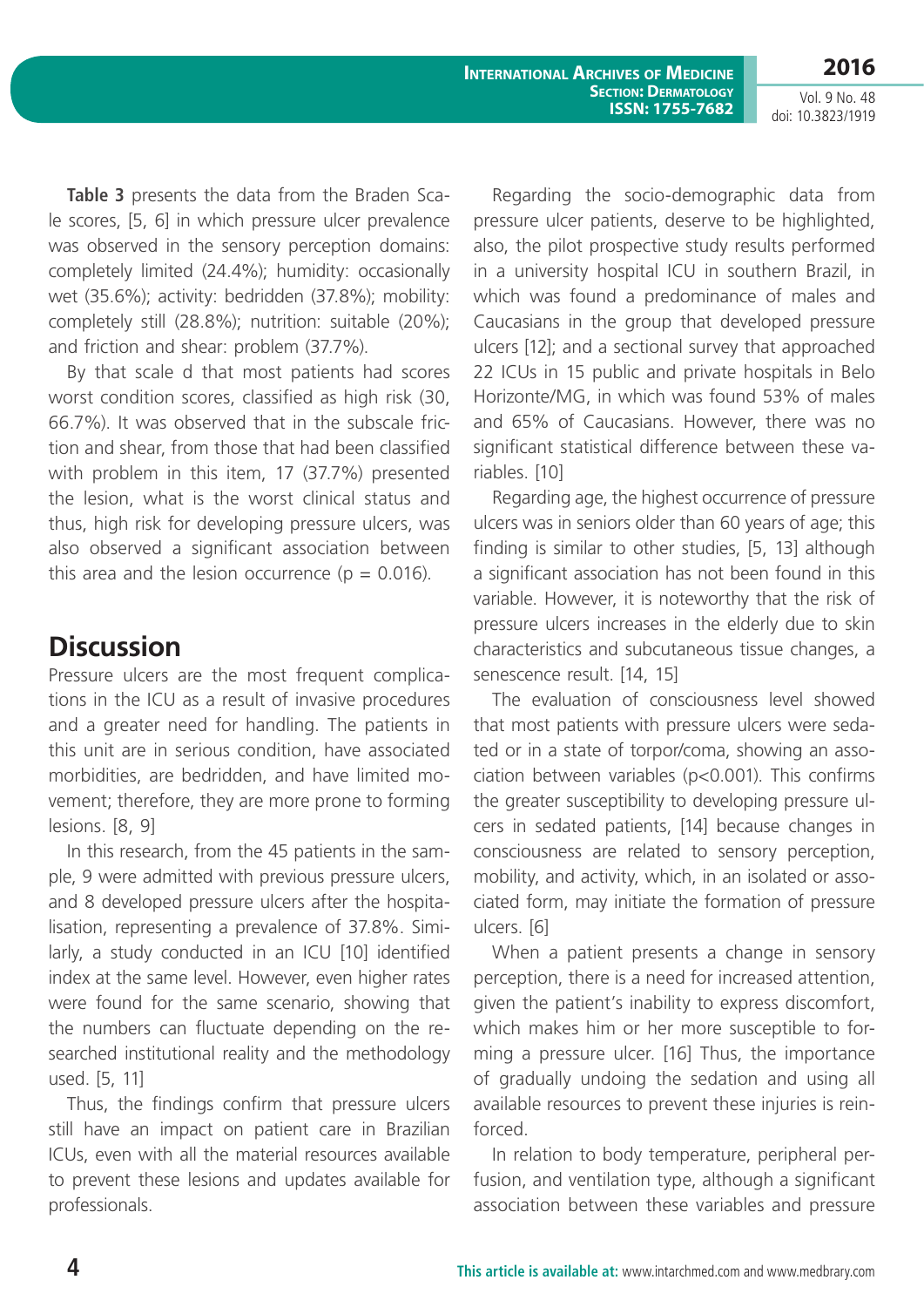**International Archives of Medicine**

Vol. 9 No. 48 doi: 10.3823/1919

**2016**

ulcer occurrence was not observed, this problem is not found in patients with adequate temperature and perfusion and under spontaneous ventilation.

A study conducted in the intensive and semiintensive care units in Rio Grande do Sul hospitals found a significance between the amount of time under mechanical ventilation and pressure ulcer development. [17] Another study showed that the use of mechanical ventilation is an additional risk for pressure ulcers (p=0.001). [18]

Therefore, the use of mechanical ventilation in addition to represent the patient difficulty to keep a ventilation-perfusion adequate relationship, can compromise the handling of the patient in bed, causing greater immobility and exposure of bony prominences to ongoing pressures.

The association between pressure ulcers and friction and shear found in this study corroborates findings from a study conducted in 22 ICUs in Belo Horizonte/MG, [19] which found that in the problem item more ulcers were identified in patients categorised in the domain friction and shear.

Comparing the findings, although pressure ulcers are greater in patients with a low consciousness level and low skin texture, as well as friction and shear, we cannot say that these are isolated factors that contribute to lesion development. Therefore, a more appropriate epidemiological study is necessary, such as a case-control study.

Furthermore, it is worth emphasising that measures to prevent pressure ulcers do not require complex resources or new technologies; rather, they require only professionals' knowledge about the multiple causes of pressure ulcers and their commitment to the patient and the health service. Simple measures with low cost may represent an advantage for nursing care, reflecting better results in the prevention of pressure ulcers and other preventable injuries.

# **Conclusion**

The results of this study reaffirm the need for the health team and, particularly, nursing professionals to be involved in preventive care through simple measures for the maintenance of skin health.

# **References**

- **1.** Rolim JA, Vasconcelos JMB, Caliri MHL, Santos IBC. Prevenção e tratamento de úlceras por pressão no cotidiano de enfermeiros intensivistas. *Rev Rene* [Internet], 2013; 14(1): 148-57. Available from: [http://www.revistarene.ufc.br/revista/index.](http://www.revistarene.ufc.br/revista/index.php/revista/article/view/336) [php/revista/article/view/336](http://www.revistarene.ufc.br/revista/index.php/revista/article/view/336)
- **2.** National *Pressure Ulcer Advsory Panel. Pressure Ulcer Stages Revised by NPUAP*. Washington (DC): NPUAP; 2009.
- **3.** Rodrigues MM, Souza MS, Silva JL. Sistematização da assistência de enfermagem na prevenção da lesão tecidual por pressão. *Cogitare Enferm* [Internet], 2008 Out/Dez; 13(4): 566-75. Available from: [http://ojs.c3sl.ufpr.br/ojs2/index.php/cogitare/](http://ojs.c3sl.ufpr.br/ojs2/index.php/cogitare/article/view/13117/8875) [article/view/13117/8875](http://ojs.c3sl.ufpr.br/ojs2/index.php/cogitare/article/view/13117/8875)
- **4.** Irion G. Feridas. *Novas abordagens, manejo clínico e Atlas em cores*. 2 ed. Rio de Janeiro: Guanabara Koogan, 2012.
- **5.** Rogenski NMB, Kurcgant P. Avaliação da concordância na aplicação da Escala de Braden Interobservadores. *Acta Paul Enferm* [Internet], São Paulo, 2012; 25(1): 24-8. Available from: <http://www.redalyc.org/articulo.oa?id=307023882005>
- **6.** Braden B, Bergstrom N. A conceptual schema for the study of the etiology of pressure sore. *Rehab Nurs*. 1987; 12(1): 8-12. PMID: 3643620
- **7.** Ministério da saúde (BR). Conselho Nacional de Saúde. Comissão Nacional de Ética em Pesquisa. *Normas regulamentadoras de pesquisa envolvendo seres humanos*: Resolução 466/12. Brasília (DF): Ministério da Saúde; 2012.
- **8.** Fernandes NCS, Torres GV. Incidência e fatores de risco de úlceras de pressão em pacientes de unidade de terapia intensiva. *Cienc Cuid Saude* [Internet], 2008 Jul/Set; 7(3): 304-310. Available from: [https://sigaa.ufrn.br/sigaa/verProducao?idProducao=1343](https://sigaa.ufrn.br/sigaa/verProducao?idProducao=1343584&key=a260480cbbd172aabbc37ce610831fda) [584&key=a260480cbbd172aabbc37ce610831fda](https://sigaa.ufrn.br/sigaa/verProducao?idProducao=1343584&key=a260480cbbd172aabbc37ce610831fda)
- **9.** Cremasco MF, Wenzel F, Sardinha FM, Zanei SSV, Whitaker IY. Úlcera por pressão: risco e gravidade do paciente e carga de trabalho de enfermagem. *Acta Paul Enferm* [Internet], 2009; 22(n. esp.): 897-902. DOI: [http://dx.doi.org/10.1590/S0103-](http://dx.doi.org/10.1590/S0103-21002009000700011) [21002009000700011](http://dx.doi.org/10.1590/S0103-21002009000700011)